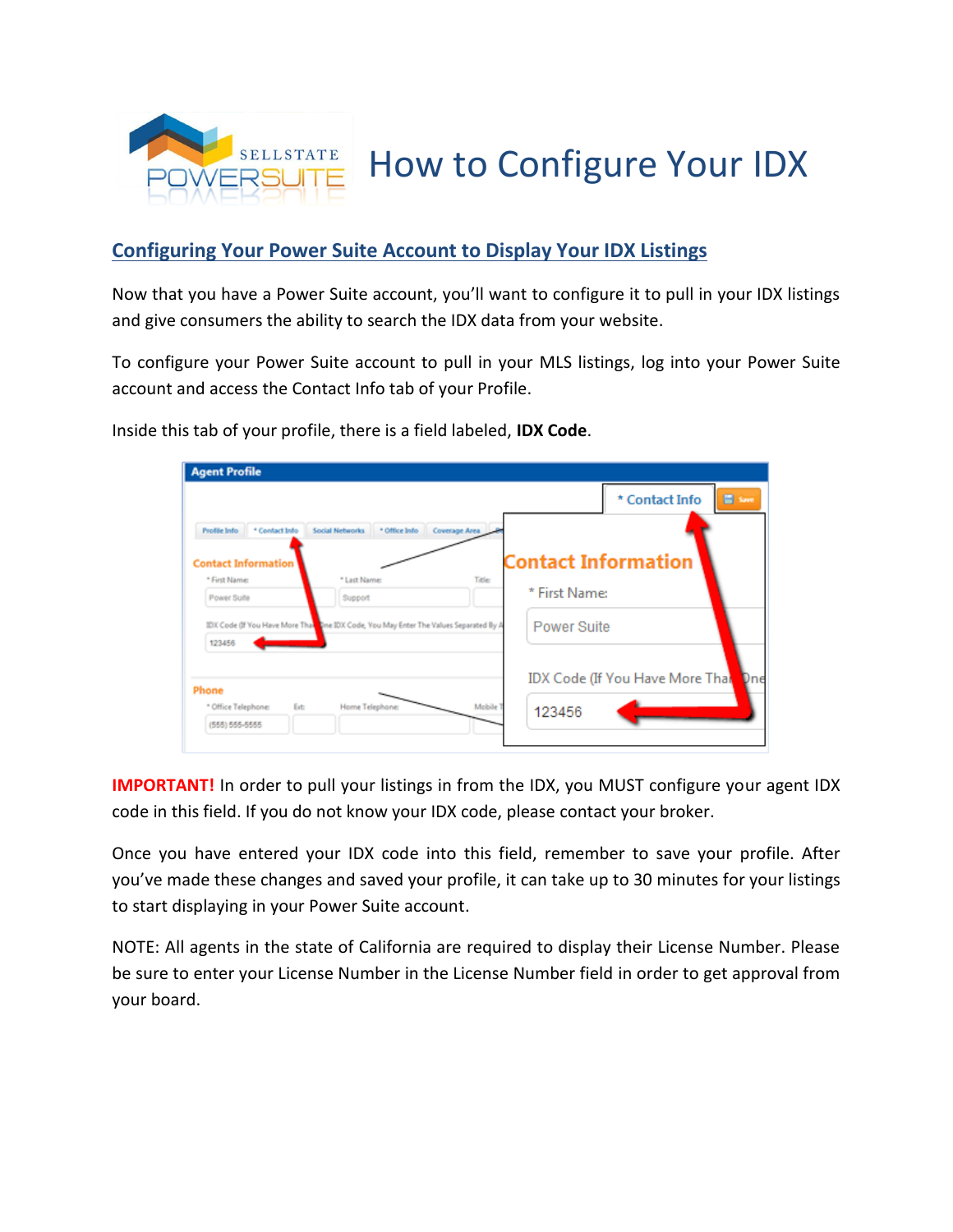## **Configuring Your Power Suite Account to Search the IDX**

In order to configure your Power Suite account to search the IDX, you must access the MLS Resource Center, located within the Listings Application of your Power Suite Dashboard.

| <b>Get Started</b> |                                                                                 |          |                                                                                                                                        | <b>Quick Actions</b>                                                                                                                                       |                                                                                                                                                                   |
|--------------------|---------------------------------------------------------------------------------|----------|----------------------------------------------------------------------------------------------------------------------------------------|------------------------------------------------------------------------------------------------------------------------------------------------------------|-------------------------------------------------------------------------------------------------------------------------------------------------------------------|
| è<br>$\sim$        | Listings<br>Add, import, search, export and<br>manage listings.                 | ስ        | <b>Featured Listings</b><br>Shine a spotlight on your<br>listings by prominently featuring<br>them on the homepage of your<br>website. | Md a Listing<br>sen House<br><b>Featured Searches</b><br>> MLS Resource Center<br>-<br><b>Inck IDX Order</b><br>• Yiew My Website                          | <b>Quick Actions</b><br><b>Add a Listing</b><br>$\blacktriangleright$<br><b>Add an Open House</b><br>Đ)<br><b>Featured Searches</b><br>$\left( \mathbf{r}\right)$ |
| œ<br><b>OPEN</b>   | Open Houses<br>Market your open houses by<br>promoting them on your<br>website. | <b>R</b> | Listings Syndication<br>Distribute your listings to our<br>network of partners for<br>additional exposure and leads.                   | <b>Advanced Settings</b><br>Cities Setup<br>Counties Setup<br><b>Emperty Type Setup</b><br><b>1</b> Listing Source Setup<br><b>D</b> Property Search Setup | <b>MLS Resource Center</b><br>$\left( \bullet \right)$<br><b>Track IDX Order</b><br>(1)<br><b>View My Website</b><br>×                                            |

Inside the MLS Resource Center, find the MLS Board(s) in which you would like to configure your Power Suite account to search and click on the **IDX – SELECT** link to the right of it.

| 15 Results Match Your Search                                                                                           |                     | Select to subscribe |
|------------------------------------------------------------------------------------------------------------------------|---------------------|---------------------|
|                                                                                                                        |                     | <b>IDX - SELECT</b> |
| <b>MLS</b>                                                                                                             | Select to su        |                     |
| Aspen / Glenwood Springs MLS, Inc. - AGSMLS<br>Covers the Aspen, Colorado area. Approximately 3368 listings            | <b>IDX - SELECT</b> | <b>IDX - SELECT</b> |
| <b>Grand County Board of Realtors - GCBOR</b><br>Covers the Granby, Colorado area. Approximately 1556 listings         | <b>IDX - SELECT</b> | <b>IDX - SELECT</b> |
| Grand Junction Association of Realtors - GJAR<br>Covers the Grand Junction, Colorado area. Approximately 2642 listings | <b>IDX - SELECT</b> | <b>IDX - SELECT</b> |
| <b>Gunnison County Association of Realtors</b><br>Covers the Gunnison, Colorado area. Approximately 1619 listings      | <b>IDX - SELECT</b> | <b>IDX - SELECT</b> |
| Information Real Estate Services - IRES<br>Covers the Loveland, Colorado area. Approximately 11323 listings            | <b>IDX - SELECT</b> | <b>IDX - SELECT</b> |
| Pikes Peak Association of Realfors - PPAR<br>Covers the Colorado Springs, Colorado area. Approximately 9847 listings   | <b>IDX - SELECT</b> | <b>IDX - SELECT</b> |
| Pueblo Association of Realtors - PAR<br>Covers the Pueblo, Colorado area. Approximately 2955 listings                  | <b>IDX - SELECT</b> |                     |
| REALTORS® of Central Colorado, Inc.<br>Covers the Salida, Colorado area. Approximately 2375 listings                   | <b>IDX - SELECT</b> | <b>IDX - SELECT</b> |
| <b>Royal Gorge Association of Realtors</b><br>Covers the Canon City, Colorado area. Approximately 1754 listings        | <b>IDX - SELECT</b> | <b>IDX - SELECT</b> |
| Spanish Peaks Board Of Realtors<br>Covers the Spanish Peaks, Colorado area. Approximately 888 listings                 | <b>IDX - SELECT</b> | <b>IDX - SELECT</b> |
| <b>Steamboat Springs Board of Realtors</b><br>Covers the Steamboat Springs, Colorado area. Approximately 1868 listings | <b>IDX - SELECT</b> | <b>IDX - SELECT</b> |
| Summit Association of Realtors - SAR<br>Covers the Dillon, Colorado area. Approximately 3308 listings                  | IDX - SELECT        | <b>IDX - SELECT</b> |
| 12                                                                                                                     | Page 1 of           |                     |

On this next screen, enter your Contact Information and click Submit.

Note: It is not necessary to enter anything into the Comments box.

Once you click Submit, you will be taken to a page with a Download link and a Tracking Number. Click on the Download Link to obtain the Instructions and/or Paperwork required to get your IDX search configured. An email with a download link will also be sent to the email address you provide.